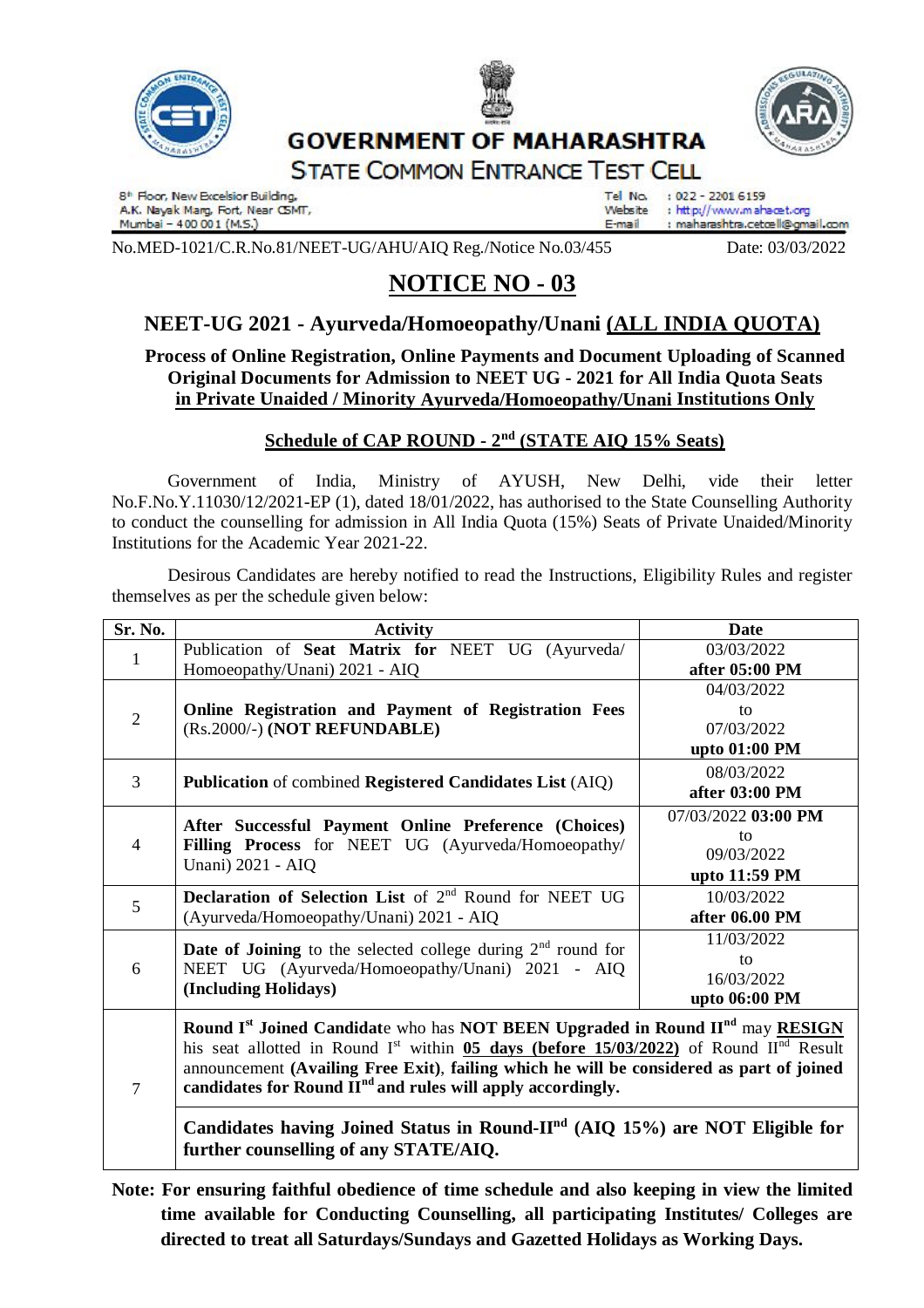#### **Rules for Admission :**

- 1. Seats under all India Quota for Private Unaided Institute will be **OPEN** in nature. However, relaxation in qualifying criteria may be provided Category wise as per Central Government List.
- 2. There shall **NOT** be any requirement for Domicile Certificate in a particular State/UT or passing of 10+2 in a particular State/UT.
- 3. **Candidates already registered for State Counselling if desirous for admission in All India Quota (AIQ) (15%) Seats of Private Unaided Institute for BAMS/BHMS/ BUMS Courses for Academic Year 2021-22 will have to register again for All India Quota by paying Rs.2000/- Fees.**
- 4. State/UT Counselling Authority will conduct Rounds for All India Quota Private Seats and vacant seats shall be converted into the State/UT Quota as per the instruction from Ministry of AYUSH, Government of India, New Delhi.
- 5. Other criteria will be Remain same as for All India Quota seats as mentioned on AACCC official Counselling website namely "https://aaccc/gov.in/".

#### **Eligibility/Qualification Criteria :**

- 1. **HSC Passing Marks for eligibility** in admission to ASU & H UG Courses should be as per the ASU & H UG regulation and will be followed strictly. The details Qualifications for different categories are as follows:
	- i. The candidates must have passed intermediate  $(10+2)$  or its equivalent examination recognised by the concerned State Government and Education Board **with the Subject of Physics, Chemistry, Biology and English individually.**
	- ii. **Minimum of 50% marks taken together in Physics, Chemistry and Biology** at the aforesaid qualifying examination in the case of General Category.
	- iii. **40% Marks** in PCB in the case of the **Scheduled Castes, Scheduled Tribes and Other Backward Classes (as per centre list).**
	- iv. In respect of **Persons with Disability** candidate specified under the **Rights of Persons with Disabilities Act, 2016 (49 of 2016)**, the minimum qualifying marks in the said qualifying examination are as follows:
		- a) In Physics, Chemistry and Biology shall be **45%** in the case of **General Category. (for PwD Candidates Only)**
		- b) **40%** in the case of the **Scheduled Castes, Scheduled Tribes and Other Backward Classes. (for PwD Candidates Only).**
		- **c)** Those candidates who have marked/claimed as a PWD candidate in the Online Application, he/she has to Upload/Submit Original Certificate of Disability at the time of Registration as per the format published by Ayush Admissions Central Council Committee website namely www.aaccc.gov.in under Counselling Scheme and FAQs and State CET Cell (www.mahacet.org) website. **The Certificate should be from the list of 15 Boards as mentioned. Certificate issued by any other Board/Civil Surgeon WILL NOT be accepted.**
- **2. NEET Passing Marks for eligibility** in order to eligible for admission to under-graduate course for an academic year, it shall be necessary for a candidate to obtain minimum of marks at 50th in NEET UG - 2021. Provided that respect of
	- i. Candidates belonging to the Scheduled Caste, Scheduled Tribes and Other Backward Classes, the minimum marks shall be at  $40<sup>th</sup>$  Percentile.
	- ii. candidates with benchmark disabilities specified under the Right of Persons with Disabilities Act, 2016(49 of 2016,) the minimum marks shall be at  $45<sup>th</sup>$  Percentile in the case of General Category and  $40<sup>th</sup>$  Percentile in the case of the Scheduled Caste, Scheduled Tribes and Other Backward Classes.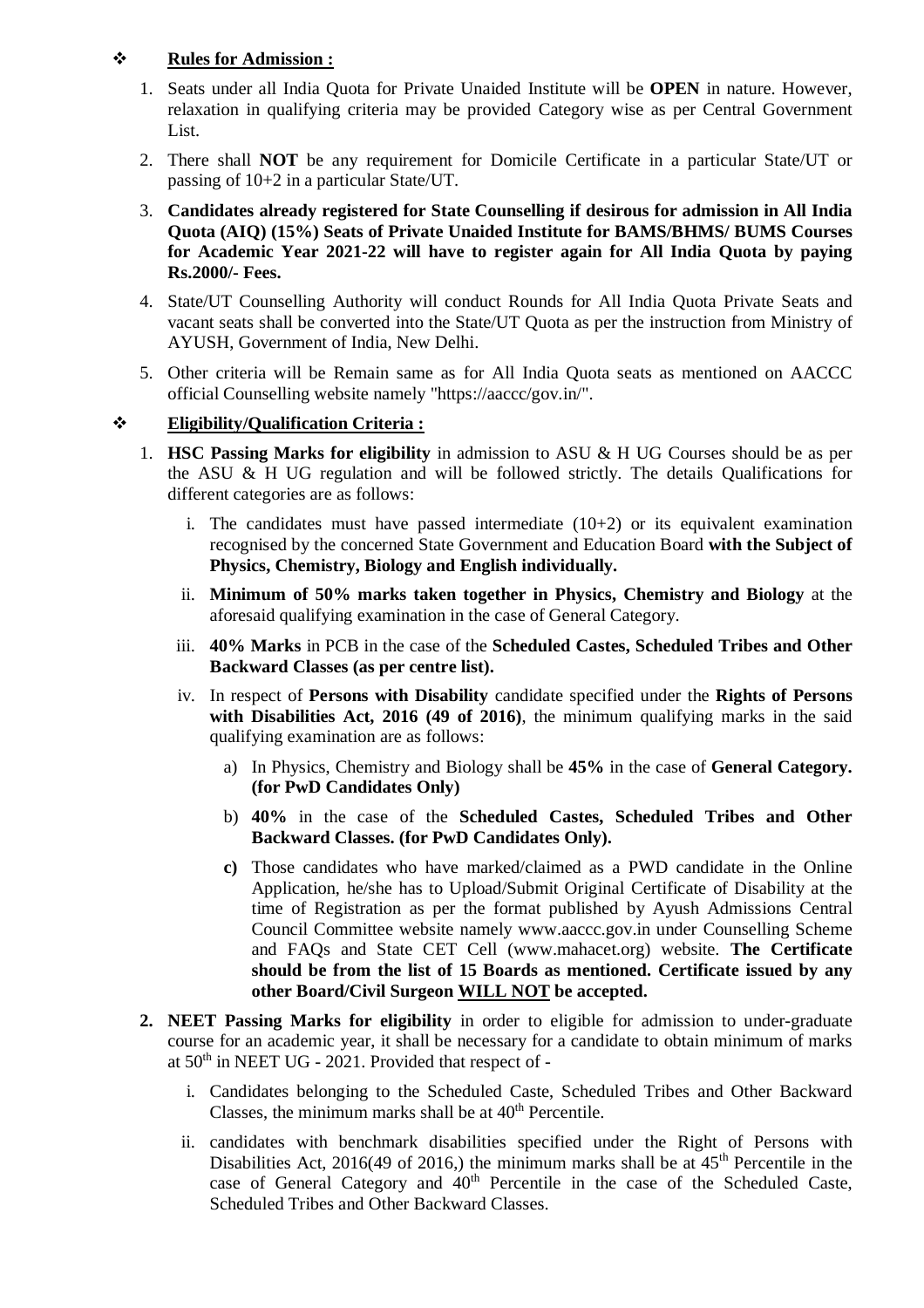**3.** Besides this all coloured scanned copies of Original Necessary Documents as mentioned in the list of documents has to be Uploaded at the time of Registration Process**.**

 Selected Candidates should report to concerned allotted College with **All Requisite Original Documents, two set of self-attested copies and Requisite Fees**. **Their admission will be confirmed only after verification and fulfilment of all Documents.** 

- **Candidate Registered for Round-1 NEED NOT REGISTER AGAIN. However, candidates who had registered but not paid the fees will have to Register again.**
- **Choices which were filled during 1st round of preference filling will be NULL & VOID. Choice of Round-1 will not be considered under any circumstances.**
- **Those candidates who want to participate in 2nd CAP round for AIQ MUST HAVE TO FILL FRESH PREFERENCES/CHOICES.**
- **Candidates joined in CAP Round First, WHO WANT TO RETAIN ROUND - 1 st JOINED SEAT, SHOULD NOT FILL FRESH PREFERENCE.**
- $\triangleright$  Fresh set of seats gets added to the system (seats available during round-1), if any, which is due to latest approvals of Ministry of AYUSH, Government of India (increase in admission capacity of existing Ayurveda/Siddha/Unani/Homoeopathy College/ starting of new Ayurveda/Siddha/Unani/ Homoeopathy college). The candidates will be shown all choices (seats available and likely to be available) which are against vacant, virtual vacancies which are likely to get vacated during up- gradation.
- $\triangleright$  The choices of candidates, who have submitted option for participation in the second round during the reporting period for the first round seat allotment, would be initialized **(the choices remaining after allotment, submitted before round-1 will stand cancelled),** and candidates are required to submit fresh choices online during the time the window is open for the same**. Choices which were filled during 1st round of choice filling will be null & void.**
- **All eligible candidates who desire to take part in second round of online allotment will have to submit fresh choices during choice submission period and lock the choices during period of locking.**
- $\triangleright$  Fresh choice submission by eligible candidates, as mentioned above is necessary for consideration for seat allotment during round-2. If candidate does not submit fresh choice(s) during choice filling period, the candidate will not be considered for allotment of seat during Round-2 and will retain the already allotted (joined) seat, if any.
- $\triangleright$  All candidates who desire to take part in second round will have to submit fresh choices before second round.
- **Once you join second round seat from minimum 15% All India Quota, you will not be allowed to vacate from allotted 2nd round seat. However, if you are allotted a seat in Second Round in AIQ, but you have not joined, you can Exit without joining the allotted seat to participate in other counselling**.
- In case candidate is allotted seat during the second round of allotment process, **the seat allotted during the first round will be automatically cancelled** immediately (and allotted to somebody else) and candidate will have to join the college/seat allotted during second round after obtaining online generated relieving letter from college allotted in Round-1. If a candidate does not join the college/seat allotted during the second round, within stipulated period and candidates, not be eligible for further Rounds of counselling either with the existing registration or new registration.

*If a candidate does not submit fresh choice(s) during the choice submission period before the second round of counselling, such a candidate will retain the already allotted seat if joined. If candidate is not allotted any seat from the submitted choices during the round-2, then also the candidate will retain her/his earlier allotted and joined. If a candidate who was not allotted a seat during Round-I and does not fill choice for round 2 he/she will not be consider for round 2.*